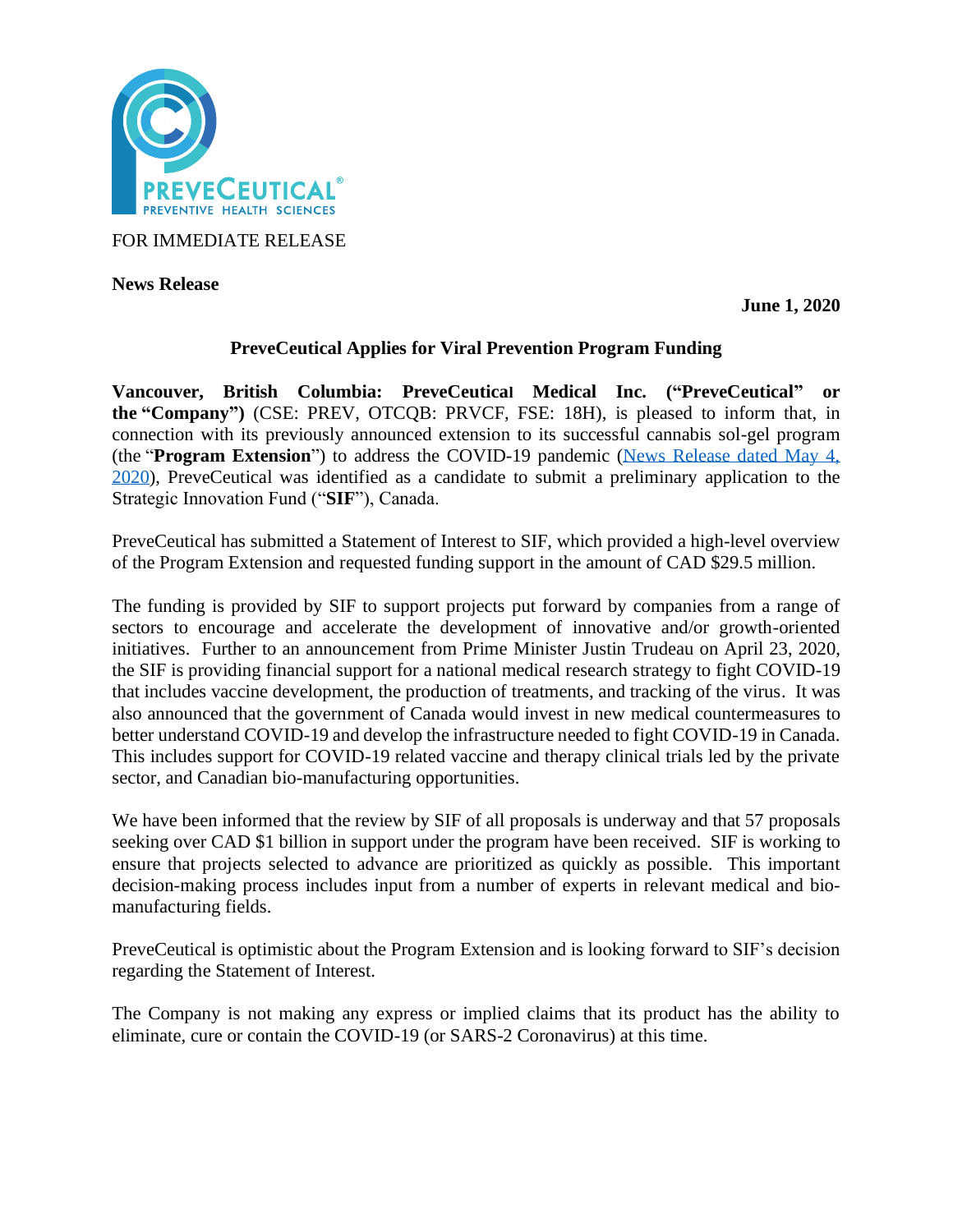## *About PreveCeutical*

PreveCeutical is a health sciences company that develops innovative options for preventive and curative therapies utilizing organic and nature identical products.

PreveCeutical aims to be a leader in preventive health sciences. The Company's current research and development programs include dual gene curative and preventive therapies for diabetes and obesity; the Cannabidiols Sol-gel Program aiming to provide relief across a range of indications from pain, inflammation, seizures, and neurological disorders.; Nature Identical™ peptides for the treatment of various ailments; non-addictive analgesic peptides as a replacement to the highly addictive analgesics such as morphine, fentanyl and oxycodone; and a therapeutic product for treating athletes who suffer from concussions (mild traumatic brain injury).

For more information about PreveCeutical please visit our website [www.PreveCeutical.com](http://www.preveceutical.com/) or follow us on [Twitter](http://twitter.com/PreveCeuticals) and [Facebook.](http://www.facebook.com/PreveCeutical)

## *On behalf of the Board of Directors of PreveCeutical*

*Stephen Van Deventer, Chairman and Chief Executive Officer*

# *For further information, please contact:*

*Stephen Van Deventer at telephone: +1 604 306 9669*

*Or, Investor Relations* [ir@preveceutical.com](mailto:ir@preveceutical.com)

## *Forward-Looking Statements:*

This news release contains forward-looking statements and forward-looking information (collectively, "forward-looking statements") within the meaning of applicable Canadian and U.S. securities legislation, including the United States Private Securities Litigation Reform Act of 1995. All statements in this news release that are not purely historical are forward-looking statements and include any statements regarding beliefs, plans, expectations and orientations regarding the future including, without limitation, the completion of the Program Extension and the successful development of CBD sol-gel formulations which have the ability to reduce the possibility of coronavirus infections, including COVID-19, SIF's decision regarding funding of the Program Extension, the anticipated timing of the development of a vaccine for COVID-19, and the continued research interests of PreveCeutical, PreveCeutical's anticipated business plans, and its prospects of success in executing its proposed plans. Often, but not always, forward-looking statements can be identified by words such as "will", "pro forma", "plans", "expects", "may", "should", "budget", "schedules", "estimates", "forecasts", "intends", "anticipates", "believes", "potential", "proposes" or variations of such words including negative variations thereof and phrases that refer to certain actions, events or results that may, could, would, might or will occur or be taken or achieved. Forward-looking statements are based on certain assumptions regarding PreveCeutical, including expected growth, results of operations, including PreveCeutical's research and development activities, performance, industry trends, growth opportunities, the continued financial support by the Canadian federal government of a national medical research strategy to fight COVID-19, that PreveCeutical will be granted requisite expedited approvals by